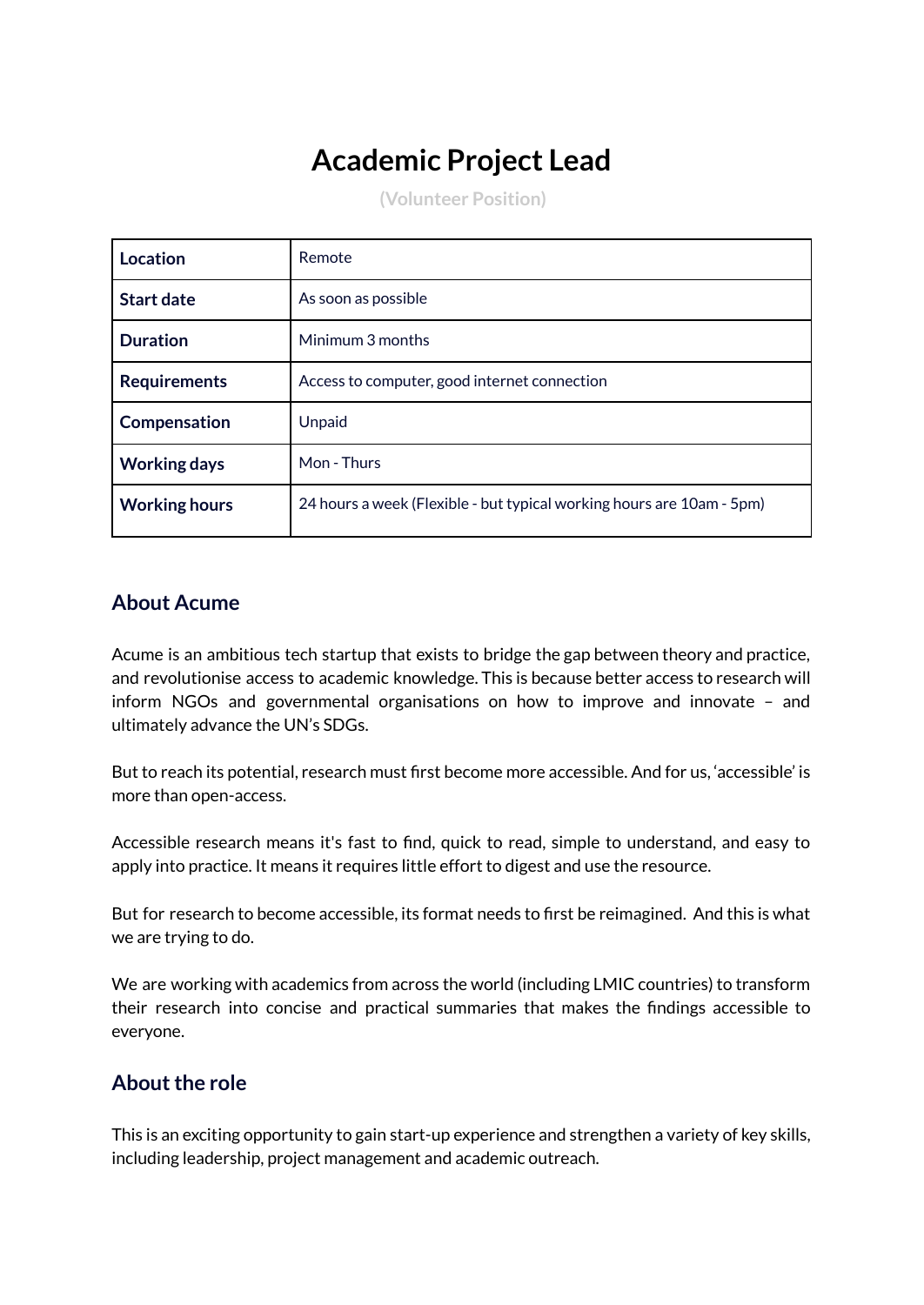As a volunteer Project Lead with Acume, your role is two-fold. You'll be managing a project for our partner, in addition to supporting a small team of students to support the collection of impact summaries.

Collecting impact summaries includes understanding the needs of our partners, developing key relations with academics, and conducting semi-structured interviews. You'll be responsible for managing this entire process, as well as sharing interesting interviews with students.

While you'll have a lot of support from the rest of the Acume team, as a Project Lead you'll need to be exceptionally organised, as not only will you manage and stay updated across your own research collection project, but you will need to manage and keep track of your student team to ensure they get the most out of the experience and meet their quota.

To be successful in this role, you'll need lots of initiative, persistence and problem solving, as well as being adaptive to change and a collaborative team player. You'll be a strong communicator, who enjoys the challenge of influencing and convincing.

But most importantly, we want Project Leads who are genuinely passionate and driven by our mission. You'll need to be a firm believer in how the international affairs and development sector can benefit from access to academia.

The role is remote, but as we are based between the UK and the Netherlands, it is nice but not necessary for the candidate to be based in one of these locations too. As an Academic Project Lead Volunteer, you will collaborate and work closely with the other Project Leads.

#### **Key responsibilities**

- Project manage an academic outreach project to collect research summaries
- Identify key academics, manage relations, and conduct semi-structured interviews. And help to transform academic papers into impact summaries.
- Ensure the CRM is always up-to-date using excellent organisation and a systematic approach to relationship and project management
- Manage and mentor a small group of students, providing training when needed.
- Identify and take opportunities to partner or collaborate with organisations or universities that can help to build our research collection
- Be a professional and passionate representative of Acume and always reflect our core values
- Be an active member of our small team by contributing ideas, helping us to identify new opportunities, problem-solve, and help to grow the platform

# **Selection Criteria**

• A social science or humanities BA degree, ideally within an international relations related field *(eg. conflict studies, development studies, gender studies, public health, governance, cultural anthropology, politics, IR etc)*